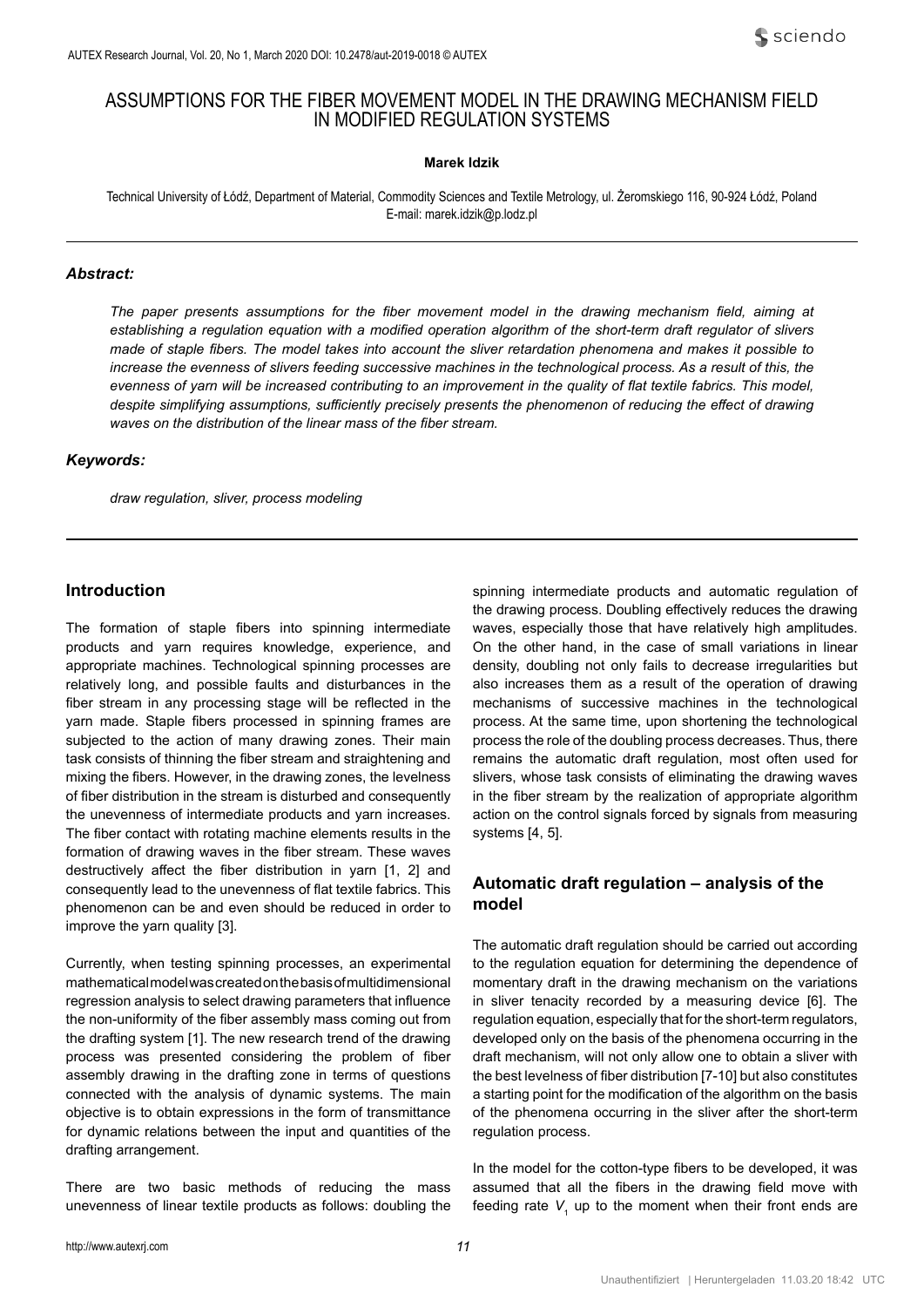grabbed by the delivery rollers. The fibers, whose front ends have moved to the delivery roller clamps, from that moment move with delivery rate  $V_{2}$ . The scheme of fiber drawing can be presented in the space–time system in the form of the movement model of fibers with the same length *l* (Figure 1).



**Figure 1.** Space–time model of fiber movement

In the sliver cross-section with coordinate *x* in the drawing field in any moment *t* are the front ends that have entered the feeding rollers grip in moment *t–T*. If the front ends of fibers in the cross-section *x* have passed through feeding rollers at time from  $\mathcal{T}_{_{1}}$  to  $\mathcal{T}_{_{2}}$ , then the number of fibers in the cross-section  $x$  in the moment  $t$  can be determined by the equation:

$$
m(x;t) = \int_{T_1}^{T_2} n_1(0;t - T) \cdot V_1 \cdot dT \tag{1}
$$

where  $n_{\text{\tiny 1}}\text{(0;}t\text{-}T\text{)}$  is the number of the fiber front ends in the feeding rollers grip at time *t–T*;

$$
T_1 = \frac{x}{V_1} \qquad T_2 = \frac{x+l}{V_1} \qquad (2)
$$

It is assumed that in any cross-section of the feeding product, the distribution of fiber length is constant and that the number of the fiber front ends per the product length unit, i.e. the fiber front ends density changes according to the harmonic curve:

$$
n_1(0;t) = n_1 \left[ 1 + \alpha \cos\left(\frac{2\pi V_1}{\lambda_1} \cdot t\right) \right]
$$
 (3)

where  $n<sub>1</sub>$  is the average density of the fiber front ends in the product; *n*<sub>1</sub>α is the amplitude of changes in the fiber front ends in the product; and  $\lambda_{_1}$  is the length of the wave of changes in the fiber front ends density.

Changes in the linear density of a spinning product consist of<br>purely periodic and accidental changes. The principles of draft The transformati purely periodic and accidental changes. The principles of draft a The tran regulation established for the case of purely periodic changes can then be adapted to the real, more complex conditions. Once relationships (2) and (3) are taken into account in equation (1) and integrated, we have:

$$
m(x; t) = n_1 \cdot l + \frac{n_1 \cdot \alpha \cdot \lambda_1}{2} \cdot \sin \frac{\beta + \gamma}{2} \cdot \cos \left(\alpha - \frac{\beta + \gamma}{2}\right) \tag{4}
$$

where

$$
\alpha = \frac{2\pi V_1}{\lambda_1} \cdot t \qquad \qquad \beta = \frac{2\pi (x+1)}{\lambda_1} \qquad \qquad \gamma = \frac{2\pi x}{\lambda_1}
$$

For *x* = 0, we have γ = 0 and  $β = \frac{2πl}{λ_1}$ , and equation (4) assumes the following form:

$$
m(0; t) = m_1 \left\{ 1 + \alpha \cdot A \cos \left[ \frac{2\pi}{\lambda_1} \cdot \left( V_1 t - L_\varphi \right) \right] \right\}
$$
 (5)

where  $m_{_1}$  is the average fiber density in the product and *l* is the fiber length.

$$
A = \frac{\lambda_1}{2l} \cdot \sin \frac{\pi l}{\lambda_1} \qquad L_\varphi = \frac{l}{2}
$$

Equation (4) determines the fiber density at time *t* in any crosssection *x* in the drawing field within the range *0* <*x* < *L–l*, and equation (5) determines the fiber density in moment *t* between the feeding rollers. From equations (3) and (5), it follows that the density of the fiber front ends and the density of fibers in the feeding rollers grip change according to the harmonic curve and have the same wave length. The amplitude of changes in the fiber density in the cross-sections of sliver passing the feeding rollers is lower from the amplitude of changes in the density of the fiber front ends. It has been proved [1] that:

$$
A = \frac{\lambda_1}{2l} \cdot \sin \frac{\pi l}{\lambda_1} < 1 \tag{6}
$$

The density variations in sliver cross-sections are shifted in relation to those of the fiber front ends in the phase by the angle  $\varphi_0 = \frac{2\pi}{\lambda_1} \frac{1}{2}$  for x=0. This means that the sliver cross-section with the maximal density enters the feeding rollers grip later than the cross-section of sliver with the maximal density of the fiber front ends.

The same equation can be presented for the delivery rollers:

$$
n_2(t) = \frac{n_1}{R} \left[ 1 + \alpha \cdot \cos\left(\frac{2\pi v_2}{\lambda_2} \cdot t\right) \right] \tag{7}
$$

where

 $R = \frac{V_2}{V_1}$  is the average draft in the drawing zone and  $\lambda_2 = \lambda_1 \cdot R$ is the density wave length of the fiber front ends delivered by delivery rollers.

To obtain a constant number of the fiber front ends in every cross-section of the sliver delivered, it is necessary to change draft *R*(*t*) proportionally to the momentary density of the fiber front ends in the cross-section of the sliver entering the feeding rollers.

$$
n_2 = \frac{n_1}{R} = \frac{n_1(L; t)}{R(t)} = const.
$$
 (8)

The transformation of equation (8) provides the searched equation of the regulation describing a change in draft as a function of the fiber front ends density in the feeding sliver.

$$
R(t) = \frac{R}{n_1} \cdot n_1(L; t) = const.
$$
\n(9)

) Figure 2 presents curves  $n_{1}(t)$ ,  $m_{1}(t)$ ,  $n_{2}(t)$ , and  $m_{2}(t)$  characterizing changes in the fiber front end density and in the fiber density before and after leaving the grip of the regulation zone rollers.

The feeding measurement device measuring the product linear density is placed in cross-section *Q–Q*. Feeding rollers are in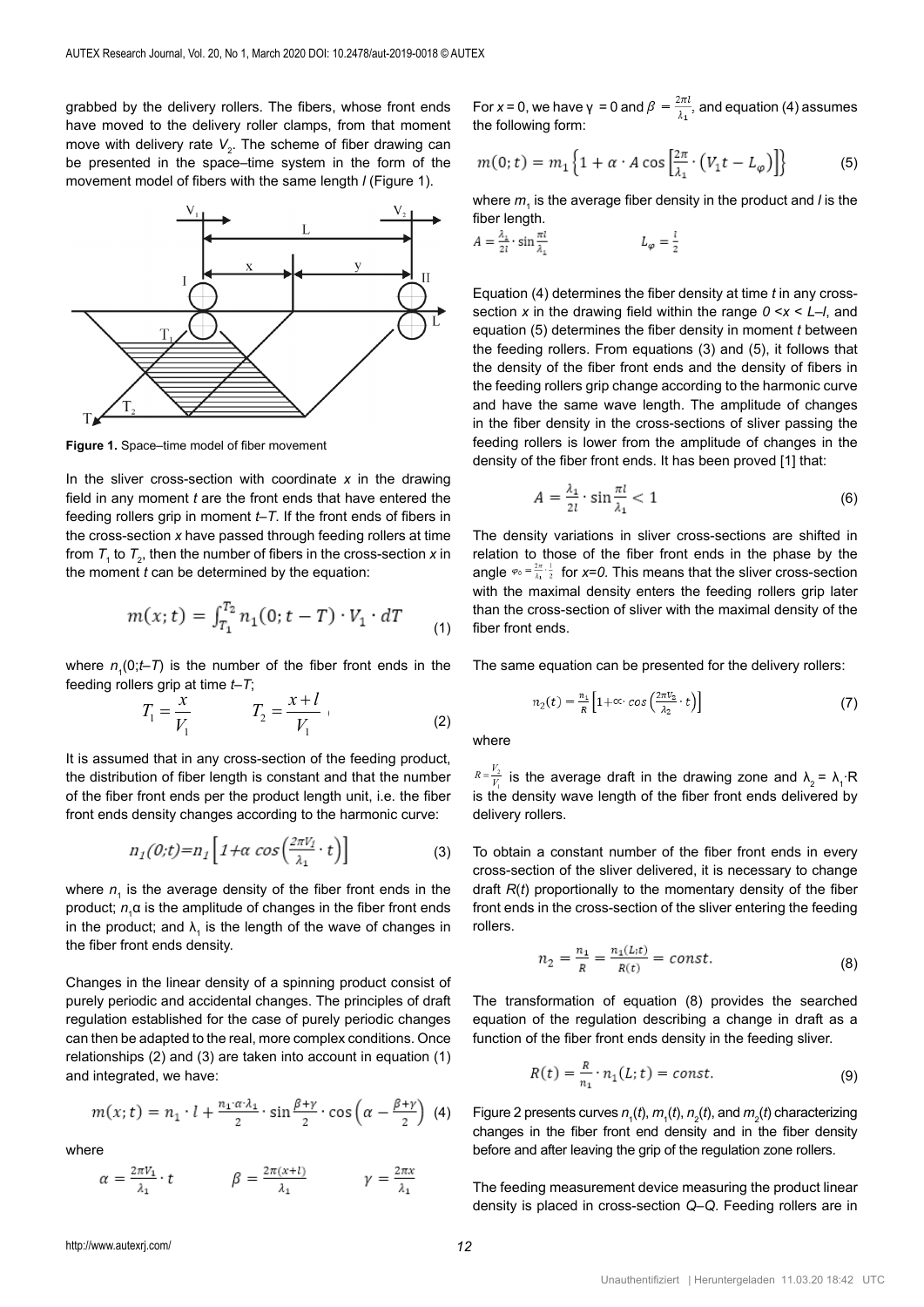

**Figure 2.** Curve of changes in the density of fiber ends and fiber density

cross-section *B–B* and delivery rollers in cross-section *C–C.*

According to equations (3) and (5), in the given moment *t* the fiber density in cross-section *Q–Q* of the sliver present in the measuring device is equal to:

$$
m_1(Q; t) = m_1 \left[ 1 + \alpha \cdot A \cos \left( \frac{2\pi V_1}{\lambda_1} t \right) \right] \tag{10}
$$

and the density of the fiber front ends in cross-section *D–D* shifted by  $L_{\varphi} = \frac{l}{2}$ :

$$
n_1(D;t) = n_1 \left[ 1 + \alpha \cdot A \cos \left( \frac{2\pi V_1}{\lambda_1} t \right) \right] \tag{11}
$$

The fiber front ends move with a constant velocity *V*<sup>1</sup> from *D–D* cross-section to *C–C* cross-section and cover this route within the following time:

$$
t_z = \frac{L + x - \frac{1}{2}}{V_1}
$$
 (12)

The density of the fiber front ends in cross-section *C–C* in the given moment *t* will be equal to the number in *D–D* crosssection in moment *t–t<sub>z</sub>*:

$$
n_1(C; t) = n_1[D; (t - t_z)] \tag{13}
$$

Taking into consideration equations (5) and (13) we will get:

$$
R(t) = R \left[ 1 - \frac{1}{A} + \frac{m_1[Q_1(t - t_z)]}{m_1 A} \right]
$$
 (14)

The equation presented is the general equation of regulation.

The mostly used form is the equation obtained with the assumption that  $A \approx 1$ . This assumption is correct for  $\lambda_1 \geq 6l$ . The regulation equation will then assume the following form:

$$
R(t) = \frac{R}{m_1} \cdot m_1[Q; (t - t_z)] \tag{15}
$$

From this equation, it follows that the draft in the given moment

*t* is equal to a product of fiber density in cross-section *Q–Q* in moment *t–t<sub>z</sub>* with a constant value of *R/m*<sub>1</sub>. The fiber density or the value being its function (linear density, thickness) determined in moment *t* in cross-section *Q–Q* should be changed by a change in the draft or a change in velocity  $V_2$ in cross-section *C–C* after time  $t_z$  that is a delay time. From equation (13), it follows that the draft should be changed when the sliver element with a specified fiber density in the measurement device is in cross-section *E–E* in the draw field in distance  $L_{\varphi}$  from delivery rollers.

The relationships presented above are binding only in the case of a product consisting of fibers with the same length. If the feeding sliver consists of fibers with various lengths, the regulation equations and the equation determining the delay times will have a bit different form.

In the case of the normal distribution of fiber length described by the equation:

$$
f(t) = \frac{1}{\sigma\sqrt{2\pi}e} - \frac{(1-\bar{I})^2}{2\sigma^2}
$$
 (16)

the fiber density in any moment *t* in the feeding roller grip is equal to:

$$
m_1(B; t) = m_1 \left[ 1 + \alpha \cdot B \cos \left( \frac{2\pi V_1}{\lambda_1} t - \varphi_0 \right) \right]
$$
(17)

where  $l$  is the average fiber length;  $\sigma$  is the standard deviation of fiber length;  $m_1 = n_1 l$  is the average number of fibers in the feeding cross-section;  $B = f(\lambda_1, l, l, \overline{l}, \sigma)$ ; and  $\varphi_0 = f(\lambda_1, l, \overline{l}, \sigma)$ .

It has been proved that if  $\frac{\lambda_1}{l} \ge 6$ , then  $B = 1$ , and if  $\frac{\lambda_1}{l} < 6$ , then *B*<*1*.

The values of angle *φ0* are as follows:

$$
\varphi_0 = \frac{2\pi}{\lambda_1} \cdot \frac{1}{2} \left[ 1 + \left( \frac{\sigma}{l} \right)^2 \right] \text{ if } \lambda_j \ge 5l \tag{18}
$$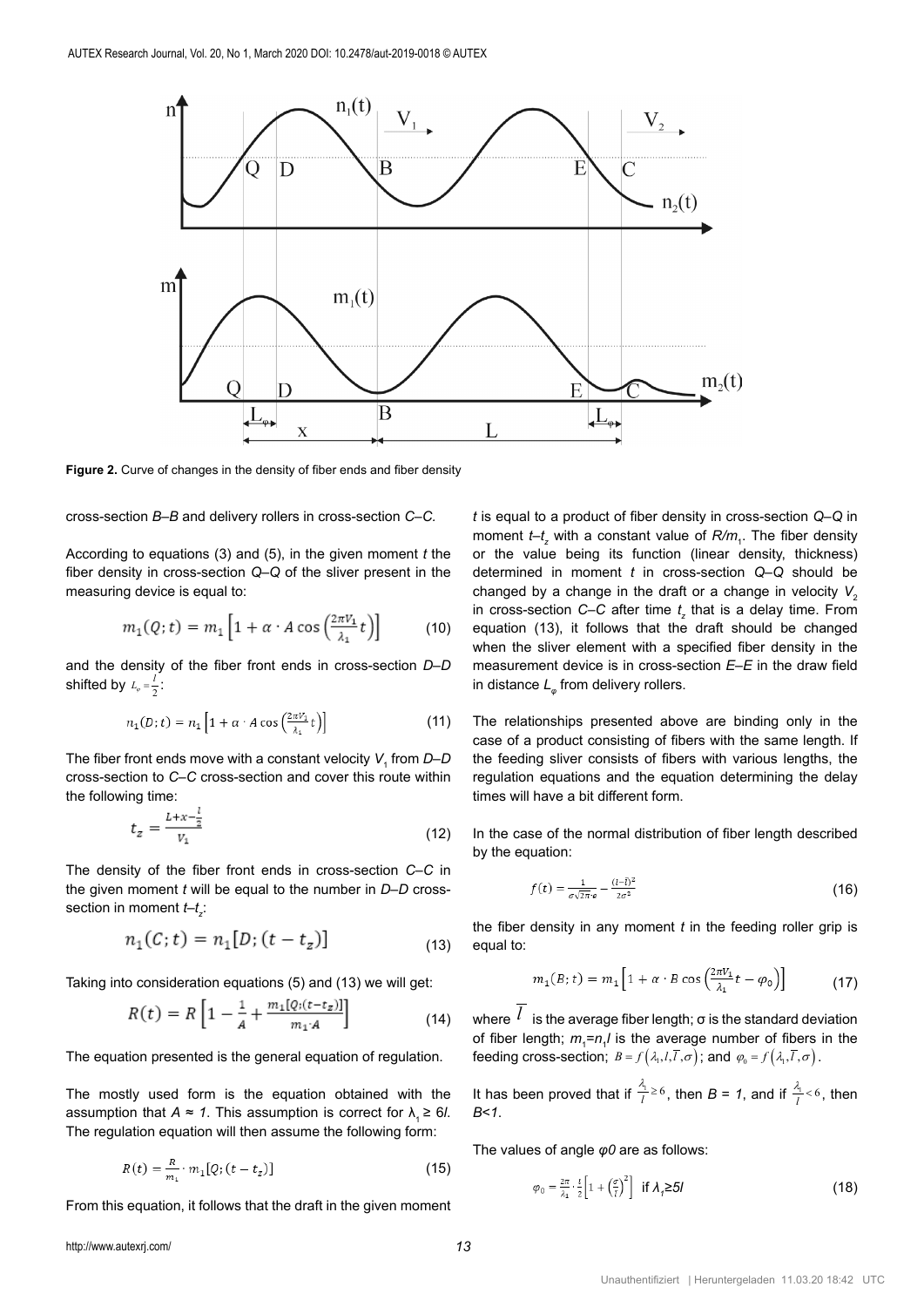$$
\varphi_0 < \frac{2\pi}{\lambda_1} \cdot \frac{1}{2} \left[ 1 + \left( \frac{\sigma}{\overline{l}} \right)^2 \right] \quad \text{if } \lambda_j < 5l \tag{19}
$$

Cross-section *E–E*, in the case of various fiber lengths, is a bit further from cross-section *C–C* in the sliver compared with the previous case.

Equations (10) and (17) have the same forms, in that case the regulation equation is also correct for the product with various fiber lengths.

To control the sliver thickness, not only the measurement of linear density is needed but also the knowledge of the fiber end distribution that determines its structure. As shown by analyses [1, 4, 5], such an information is possible to get but to a dissatisfactory extent. The function of the distribution of the fiber positions is determined on the basis of the sliver thickness function. However, it is possible exclusively for the points that are in the same distance or greater than the double fiber length. The unevenness regulation of the sliver linear density (thickness) on lengths smaller than the double fiber length is impossible to perform only on the basis of information about the sliver thickness distribution.

A quick and correct solution to the problems of automatically controlling the processes of drawing with equalizing the thickness of slivers is closely connected with the formation of mathematical models of drawing and a model of sliver depicted with fibers with different lengths.

Assuming that fibers are straightened, parallelly arranged to the product axis, and identical with respect to all their properties apart from length, one can use a model of sliver structure as a stream of fibers with identical length, whose ends are arranged on straight lines sloping to the product axis (in the case of an even product) or on curves (in the case of non-uniform product). For such a model, the density of the fiber front ends is proportional to the tangent of inclination angle of straight lines or curves. Using such a model, one can come across mathematical difficulties in the description of complex curves characterizing the fiber front ends and non-stationary drawing process, i.e. drawing a non-uniform product with a variable draft.

At present in theoretical consideration of the drawing process, one can use another model of sliver making that can be defined as "a model of continuous stream of staple fibers". For the mathematical description of this model, the following two parameters are used: the density of the fiber front ends and differential dependence of the distribution of fibers with respect to their length, *f n (l,x)*, as a function of the coordinate of the sliver diameter *x*. The use of this sliver model allows one to solve many problems of drawing theory, e.g. for conditions of a nonstationary drawing, i.e. conditions that are considerably closer to the real conditions of the draw mechanism operation.

In theoretical assessment of the drawing process, one can also use the third model of sliver making with a random location of fibers. The sliver can be characterized with the use of various parameters that change on its length, e.g. the mass of sliver unit length, number of fibers, length of fibers in any sliver cross-section, degree of fiber straightening and orientation, filling the sliver cross-section with fibers, and so on. Many of these parameters are mutually connected with specified dependences. The knowledge of mutual relations between the parameters characterizing the sliver structure facilitates the formation of a mathematical model of the drawing process.

If we assume that fibers in the sliver are straightened and<br>parallelly arranged in relation to the sliver axis, the linear If we assume that libers in the sliver are straightened and<br>parallelly arranged in relation to the sliver axis, the linear If we assume that fibers in the sliver are straightened and<br>parallelly arranged in relation to the sliver axis, the linear<br>density of any fiber depends only on its length while the number of fibers in the sliver cross-section is sufficiently high (the last condition allows one to use continuous quantities), then the condition allows one to use continuous quantities), then the 0 following relations can be derived: 1 2 *l* in the sliver cross-section is sufficiently high<br>allows one to use continuous quantities),<br>relations can be derived: *alations can be derived:*<br>
and *i a m m i a i x a i x i x a i x a i x a i x a i x a i x a i x a i x a i x a i x a i x a i x a i* 

- for the number of fibers in the sliver cross-section:<br> $\int_{-\infty}^{\infty}$  *x* 

number of fibers in the sliver cross-section:  
\n
$$
m_{t}(x) = \int_{0}^{\infty} \int_{x-l}^{x} n_{n}(x) \cdot f_{n}(l, x) dxdl
$$
\n
$$
m_{t}(\text{mass of sliver length:})
$$
\n(20)

- for the unit mass of sliver length:<br> $\infty$  x

$$
g(x) = \int_{0}^{\infty} \zeta(l) \cdot \int_{x-l}^{x} n_n(x) \cdot f_n(l,x) dx dl \qquad (21)
$$

number of front ends located on the sliver section from *x* to <br>*x+dx* f ((x) is the differential dependence of fiber distribution  $\overline{\phantom{0}}$ where  $n_n(x)$  is the density of the fiber front ends, i.e. the <br>  $\frac{1}{n}$  is the density of the sliver eastern from what *n n*  $x + dx$ ;  $f_n(l, x)$  is the differential dependence of fiber distribution *x x m x n x dx n x dx t n* = − (22) with respect to their length, whose ends are located on the unit mass of the unit mass of the unit mass of sliver in the unit mass of the unit mass of sliver unit mass of the unit mass of the unit mass of the unit mass of sliver section from *x* to *x*+*dx*; and  $\varsigma(1)$  is the mass of the fiber unit length.  $\mathcal{L}=\mathcal{L}^2$  , we have the set of  $\mathcal{L}^2$ 

cuts perpendicular to the produc<br>not more than anea, than the nun the sliver cross-section is determined by the following formula: If every fiber cuts perpendicular to the product axis with any<br>cross-section not more than once, then the number of fibers in If every fiber cuts perpendicular to the product axis with any  $\cdot$ , *n n*  $\ddot{\ }$ *g x l n x f l x dxdl* perpendicular to the product axis with any *i*nn in de± , *get cuts perpendicular to the product axis*<br>*ion not more than ange than the number*  $\overline{\phantom{0}}$ *n n* perpendicular to the product axis with any

$$
m_t(x) = \int_0^x n_n(x) dx - \int_0^x n_\zeta(x) dx
$$
 (22)  
The mutual relation between the density of the fiber front and

0<br>al relation between the density of the fiber front

back ends in the sliver is determined by the formula:  
\n
$$
n_{\zeta}(x) = \int_{0}^{\infty} n_{n}(x-l) \cdot f_{n}(l,x-l) dl
$$
\n(23)

(*I*) the of fibers, whose ends are located on the *x* to *x*+*dx*, is determined by the dependence *x* and the length of fibers, whose ends are located on the sliver *m* x to x+dx, is determined by the dependence:<br>  $n_x(x - l)$ f fibers, whose ends are located on the s<br>
o x+*dx*, is determined by the dependence:<br>  $r$ ) –  $\frac{n_n(x-l)}{l}$ . *f* (1  $r-l$ ) section from *x* to *x*+*dx*, is determined by the dependence:<br>  $f(t, x) = \frac{n_n(x - l)}{r} f(t, x - l)$  $\frac{1}{2}$  or  $\frac{1}{2}$  or  $\frac{1}{2}$  and the fiber distribution with respect *f*  $f(x)$  *f*  $f(x)$  *f*  $f(x)$  *f*  $f(x)$  *f*  $f(x)$  *f*  $f(x)$  *f*  $f(x)$  *f*  $f(x)$  *f*  $f(x)$  *f*  $f(x)$  *f*  $f(x)$  *f*  $f(x)$  *f*  $f(x)$  *f*  $f(x)$  *f*  $f(x)$  *f*  $f(x)$  *f*  $f(x)$  *f*  $f(x)$  *f*  $f(x)$  *f*  $f(x)$  *f*  $f(x)$  *f*  $f(x)$ 

$$
f_{\zeta}(l,x) = \frac{n_n(x-l)}{n_{\zeta}(x)} \cdot f_n(l,x-l) \tag{24}
$$

 $J_{\zeta}(l, x) = \frac{J_{\zeta}(l, x)}{n_{\zeta}(x)} \cdot J_n(l, x-l)$  (24)<br>The differential dependence of the distribution of fibers with<br>respect to their length that cut the cross-section of sliver with " I he differential dependence of the distribution of fibers with<br>respect to their length that cut the cross-section of sliver with 0 *n x* coordinate *x* is determined by the formula:

$$
f(l,x) = \frac{1}{m_t(x)} \cdot \int_{x-l}^{x} n_n(x) \cdot f_n(l,x) dx
$$
 (25)  
every fiber has its specified length and therefore it

 $m_t(x)$  of sliver ver cannot change sharply as the<br>Is *n<sub>n</sub>(x).* Fran cross-sections of the silver, the humber of libers<br>
linking  $m_i(x)$  of sliver cannot change sharply as the<br>
f the fiber front ends  $n_i(x)$ . *n n*  $m_n$ ,  $m_n$ ,  $n_n$ ,  $n_n$ ,  $n_n$ ,  $n_n$ ,  $n_n$ ,  $n_n$ ,  $n_n$ ,  $n_n$ ,  $n_n$ ,  $n_n$ ,  $n_n$ ,  $n_n$ ,  $n_n$ ,  $n_n$ ,  $n_n$ ,  $n_n$ ,  $n_n$ ,  $n_n$ ,  $n_n$ ,  $n_n$ ,  $n_n$ ,  $n_n$ ,  $n_n$ ,  $n_n$ ,  $n_n$ ,  $n_n$ ,  $n_n$ ,  $n_n$ ,  $n_n$ ,  $n_n$ ,  $n_n$ ,  $n_n$ ,  $n_n$ ,  $n_n$ ,  $n_n$ , cuts several cross-sections of the sliver, the number of fibers  $\mathcal{H}$  )  $_{x-l}$ <br>specified length and therefore it  $\sum_{n=1}^{\infty}$  1 ( )  $\sum_{n=1}^{\infty}$  1 ( )  $\sum_{n=1}^{\infty}$ r cannot change sharply as tl<br>*n<sub>n</sub>(x).* ral cross-sections of the silver, the number of libers<br>nking  $m_l(x)$  of sliver cannot change sharply as the<br>the fiber front ends  $n_s(x)$ . density of the fiber front ends  $n_{n}(x)$ .  $(x)$ .<br>(x).  $m_f(x)$  of sliver cannot change sharply as the e fiber front ends  $n_n(x)$ . (*x*) of sliver cannot change sharply as the contends  $n_n(x)$ .  $m_t(x)$ <sub>*x*−*l*</sub><br>So, as every fiber has its specified length and therefore it  $n_n(x)$ .  $\frac{1}{2}$  =  $\frac{1}{2}$  (26). cannot change sharply as the  $(x)$ . in cross-linking  $m_t(x)$  of sliver cannot change sharply as the density of the fiber front ends  $n_n(x)$ .

 $\begin{array}{ccc} & & \cdot & \\ \hline & & & \end{array}$ and  $n_n(x)=n_n$ =const., the sliver is uneven with respect  $n_n(x)=n_n(x)$ *g* = − (28) = − (28) = − (28) = − (28) = − (28) = (28) = (28) = (28) = (28) = (28) = (28) = (28) = (28) = (28) = (28) = (28) = (28) = (28) = (28) = (28) = (28) = (28) = (28) = (28) = (28) = (28) = (28) = (28) = (28) = (2 density of the fiber front ends *n<sub>n</sub>*(*x*).<br>The analysis of dependence (20) shows that with *f<sub>n</sub>(l,x)≠*const. <sup>−</sup> = = − (27)  $\sum_{i=1}^{n}$ <sup>1</sup> <sup>1</sup> *pl G*<sub>n</sub> bond;, the enver is different with respect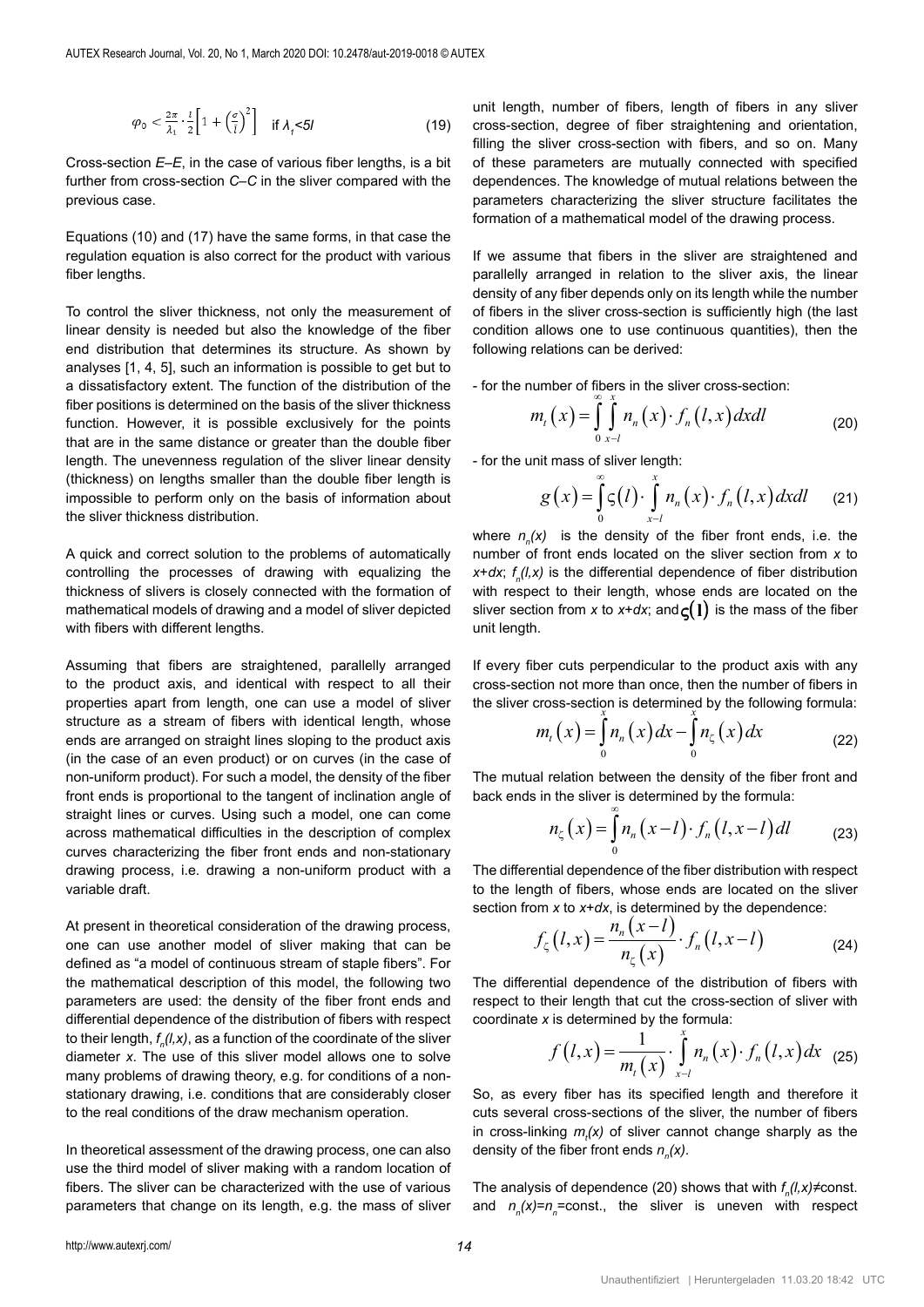to thickness, i.e. *m<sub>t</sub>(x)≠*const. It can be shown that with  $f_{n}(l,x)$ =const. and  $m_{t}(x)$ ≠const., the differential dependence of fiber distribution changes  $f<sub>s</sub>(l,x) \neq \text{const}$ . In accordance with this parameter, the characteristic sliver structure according to the<br>cosend model after the drawing presess (also with a semplate parameter, the characteristic sliver structure according to the<br>second model after the drawing process (also with a complete fiber straightening) depends on the end with which the sliver is 0 led into the drawing mechanism.<br>——————————————————— *m x n x dx n x dx t n* = − (22) 197 acponas or

For the third sliver model – the real sliver – all the parameters<br>are variables and can be described with random functions. are variables and can be described with random functions. Therefore, the sliver parameters after drawing do not depend necessite, the street parameters after drawing as not depend<br>on the direction of feeding the drawing mechanism with the sliver. The analysis of the sliver model is simplified if all the dependences derived (20÷25) are generally considered, i.e. using Laplace's methods of transformation. The transformation *x nxl* using Lapiace s methods of transformation. The transformation<br>of the fiber front end density function into the function of fiber<br>number in the sliver cross-section or the conveying function number in the sliver cross-section or the conveying function number in the sliver cross-section or the conveying function "number of fibers – density of front ends" has the following form: *nxl fhe third sliver model* – the real sliver – all the *the sliver cross* 

$$
Wm_{t}n_{n}(p) = \frac{M_{t}(p)}{N_{n}(p)} = \frac{1}{p} \int_{0}^{\infty} f_{n}(l) \cdot (1 - e^{-pl}) dl
$$
\n(26)

 $m_t(x)$  and  $n_n(x)$ , respectively.<br>in  $m_t(x)$  and  $n_n(x)$ , respectively.  $($  extively. (26)<br>
where *M<sub>t</sub>(p)* and *N<sub>n</sub>(p)* are Laplace's transformation of functions<br> *m<sub>t</sub>(x)* and *n<sub>n</sub>(x), respectively. n n*

→<br>The transformation of the fiber front end density into the sliver re<br>length unit mass function or the conveying function "mass of dı  $\overline{\phantom{a}}$ the sliver length unit – density of front ends" has the following<br>form:<br> $G(n) = 1 \times \$ I ne transformation of the fiber front end density into the sliver<br>length unit mass function or the conveying function "mass of form: *n*

$$
Wgn_n(p) = \frac{G(p)}{N_n(p)} = \frac{1}{p} \int_0^\infty f_n(l) \cdot \varsigma(l) \cdot \left(1 - e^{-pl}\right) dl \quad \text{with} \quad \text{(27)}
$$

where *G(p)* is the Laplace's transformation of function *g(x)*.

The use of the research method of the drawing process as *shver under unminisming its unckriess considerably e.*<br>opportunities of a profounder analysis of the process. a spatial-time scheme and the second structural model of sliver under diminishing its thickness considerably extend the

## **Automatic draft regulation – analysis of the model in modified regulation systems**

The analyses of short-term regulation systems carried out for many years [7-10] have shown that the sliver linear density levelness equalized out by the short-term autoleveller is a function of time. In slivers, retarding processes occur, whose duration decreases with increasing average fiber length and increasing nominal draft in the regulator. The results of the tests performed have confirmed the necessity of constructing a short-term autoleveller whose algorithm of operation will take into account the retardation phenomena of slivers.

Equation (15) describes the operation of a typical system of short-term regulation. In a mechanical measuring device of the draft regulator, the cross-section of fiber stream is a rectangle with a constant base and variable height dependent on the thickness of the passing sliver. Proportional relationship

between these quantities leads equation (15) to the following form:

$$
R(t) = \frac{R}{g_1} \cdot g_1(Q; t - t_z)
$$
 (28)

*b*  $\frac{1}{2}$   $\frac{1}{2}$   $\frac{1}{2}$   $\frac{1}{2}$   $\frac{1}{2}$   $\frac{1}{2}$   $\frac{1}{2}$   $\frac{1}{2}$   $\frac{1}{2}$   $\frac{1}{2}$   $\frac{1}{2}$   $\frac{1}{2}$   $\frac{1}{2}$   $\frac{1}{2}$   $\frac{1}{2}$   $\frac{1}{2}$   $\frac{1}{2}$   $\frac{1}{2}$   $\frac{1}{2}$   $\frac{1}{2}$   $\frac{1}{2}$   $\frac{1}{2}$ where  $g_{\scriptscriptstyle 1\!}(Q; t\!-\!t_{\scriptscriptstyle 2\!})$  is the momentary fiber stream thickness in the measuring cross-section Q.  $($   $)$   $($   $)$   $($   $)$   $($   $)$   $($   $)$   $($   $)$   $($   $)$   $($   $)$   $($   $)$   $($   $)$   $($   $)$   $($   $)$   $($   $)$   $($   $)$   $($   $)$   $($   $)$   $($   $)$   $($   $)$   $($   $)$   $($   $)$   $($   $)$   $($   $)$   $($   $)$   $($   $)$   $($   $)$   $($   $)$   $($   $)$   $($ 

There is known retardation equation *r* of sliver after the short-1 *<sup>g</sup>* = − (28) term regulation [8]:

$$
r = a \cdot (R - k)^b \cdot e^{c(R - k)}
$$
 (29)

where *a*, *b*, and *c* are shape coefficients depicting changes in the retardation curve and *k* is the limiting draft with no retardation.

Changes in the draft in regulation zone force changes in retardation *r(t)* of particular regulated sliver sections, i.e.:

$$
r(t) = a \cdot \left[R(t) - k\right]^{b} \cdot e^{c\left[R(t) - k\right]}
$$
\n(30)

draft in regulator that occurred when the given section was<br>in the geometric graps. This concerns the gliven sections that retardation). From equation (29) it follows that the sliver sections<br>drawn with draft  $R_{\it max}$  = –b/c undergo the highest retardation. The regulated sliver retardation depends on the momentary in the regulation zone. This concerns the sliver sections that were thinned with a draft greater than *k* (limiting draft with no retardation). From equation (29) it follows that the sliver sections

of sliver linear density equalized by the short-term autoleveller,<br>while it is an unavoidable element of the equalizing the stresses As the retardation phenomenon is adverse for the distribution while it is an unavoidable element of the equalizing the stresses in fibers, this phenomenon should be taken into account in the algorithm of regulator operation. The sliver should be readjusted in such a way that through the use of appropriately higher momentary drafts it could be possible to account the retardation phenomenon that occurs later.

The new algorithm of regulator operation should be expressed by the equation:

$$
R'(t) = R(t) + R(t) \cdot r(t) = R(t) \cdot [1 + r(t)] \tag{31}
$$

After taking into account equation (30), the new algorithm of regulator operation has the form:

$$
R'(t) = R(t) \cdot \{1 + a \cdot [R(t) - k]^b \cdot e^{c \cdot [R(t) - k]}\}
$$
 (32)

The only variable in equation (32) is *R(t)*, i.e. according to equation (28) the value of  $g_1(Q; t-tz)$ , and the determination of the remaining parameters should proceed in the following order:

- for the given linear density of feeding sliver, define nominal draft *R* in the regulator (or indirectly the average linear density of delivered sliver), then calculate the value of  $g<sub>1</sub>$ , i.e. the average thickness of feeding stream;
- based on the type of processed fibers, establish draft  $R_{max}$ , with which retardation reaches the maximal value, and the